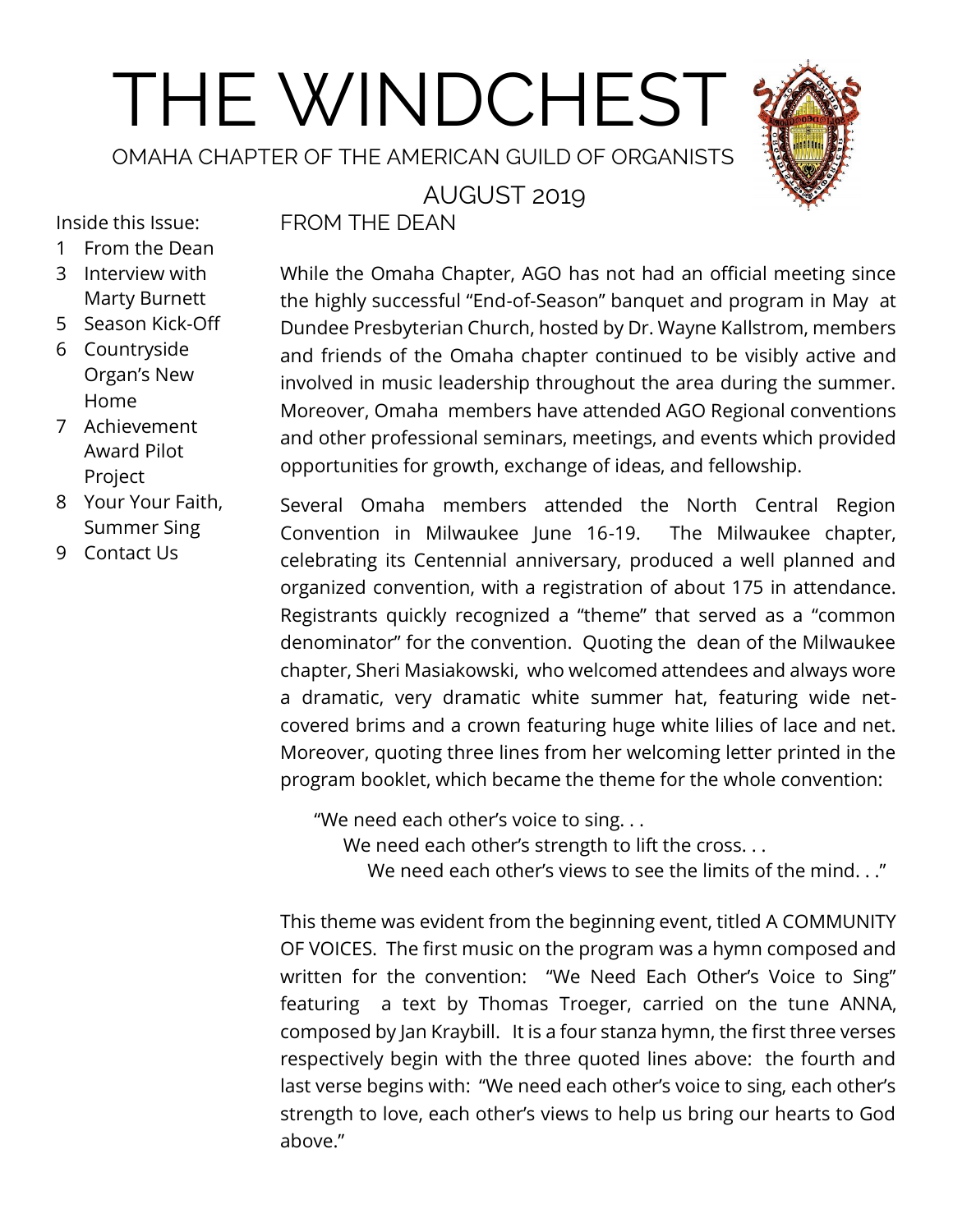

It's not too early to mark your calendars for the 2020 National Convention in Atlanta!

The theme is kaleidoscope and the event will share the many shapes and colors that make this diverse city so great.

This convention will be like no other in the past, using more technology and a diverse kaleidoscope of sound, artists and worship styles. Attendees will have access to apps to make the experience more informative, educational and user friendly.

The programming for this convention followed this theme throughout and we were always reminded of the theme whenever and wherever we saw the dean of the host chapter, Sheri Masiakiwski, wearing her dramatic hat, reminding us that "We need each other's voice to sing. . ."

Of course, it is impossible to attend each and every workshop, seminar, recital and concert. Every event I attended was impressive—high quality, well prepared performances by organists Michael Hey, Dr. John Behnke, Greg Zelek, Jillian Gardner and Jelan I Eddington. Choirs in concert included: CHANT

CLAIRE CHAMBER CHOIR, Benjami Bedroske, director; a concert including music by a choral ensemble, handbell choir and hymnody at Concordia University Wisconsin under the direction of Dr. John Behnke There were many other well prepared, professionally developed and presented programs as well.

The Milwaukee convention programmed many applicable and relevant workshops, well attended and deeply appreciated. These workshops were instructive, offering much information that reinvigorated and motivated those of us attending this convention.

Omaha AGO has had member representation at the National Organ Society Convention and several denominational conventions this summer. Omaha AGO membership seeks opportunities for professional growth throughout the year, many taking advantage of professional growth programs across the United States. Our commitment is deeply appreciated and respected by congregations and parishes, clergy, choral and instrumental music directors and musicians throughout the community!

Remember: "We need each other's voice to sing. .."

Soli Deo Gloria!

*Dr. J. Gordon Christensen, AAGO*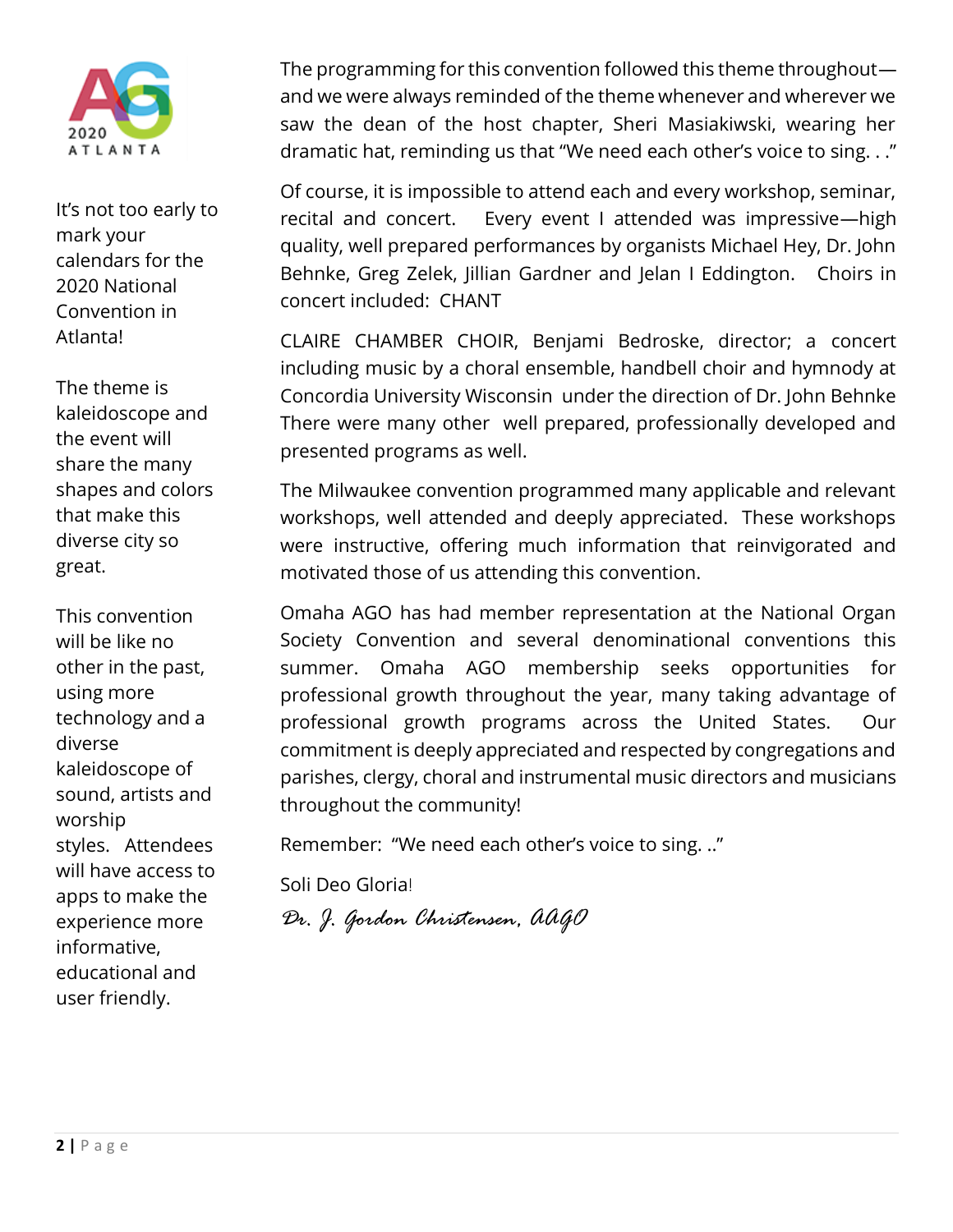# CHURCH MUSIC INSTITUTE

New AGO member benefit! Join the Church Music Institute for only \$35 and get full access to its online Sacred Music Library.

#### Go to

[https://www.churc](https://www.churchmusicinstitute.org/membership/individual-membership/) [hmusicinstitute.or](https://www.churchmusicinstitute.org/membership/individual-membership/) [g/membership/indi](https://www.churchmusicinstitute.org/membership/individual-membership/) [vidual](https://www.churchmusicinstitute.org/membership/individual-membership/)[membership/](https://www.churchmusicinstitute.org/membership/individual-membership/) and enter coupon code AGO35.



## AN INTERVIEW WITH MARTY WHEELER BURNETT ASSOCIATION OF ANGLICAN MUSICIANS PRESIDENT

#### *What is the mission and purpose of the AAM?*

The Association of Anglican Musicians is a non-profit organization of musicians and clergy serving in Episcopal churches, seminaries, and churchrelated schools. AAM focuses on the elevation, stimulation, and support of music and the allied arts in liturgy. The Association seeks to encourage the



sharing of ideas and skills among members, and it strives to strengthen our Anglican musical tradition. The organization seeks to be an effective force in establishing just and equitable compensation and employment practices for professional musicians working within our churches. It works closely with Episcopal seminaries to encourage the establishment of courses of study in church music. AAM also seeks to foster healthy working relationships between musicians and clergy based on mutual respect and trust. Finally, it provides an avenue of communication with diocesan music and liturgy commissions and the Episcopal Church's Standing Commission on Liturgy and Music.

## *Please describe your history with AAM and the path that led you to the Presidency of the association.*

I have been a member of AAM since 1992 and have found it to be incredibly helpful in my work in the Episcopal Church. The annual conferences provide opportunities to connect with colleagues, discover new resources and music, and hear from leaders in our field. The AAM Journal also provides monthly information and inspiration. I was honored by the invitation to be a candidate for President. I am the seventh woman to be elected president, and I am grateful for the opportunity to serve the organization that has given so much to me.

#### *What are the goals for your term as President of the AAM?*

My goals are to enhance communication with members and create greater transparency in our association. As the organization has grown (we are just under 1000 members), we are making greater use of technology to improve communication. We are working to enhance our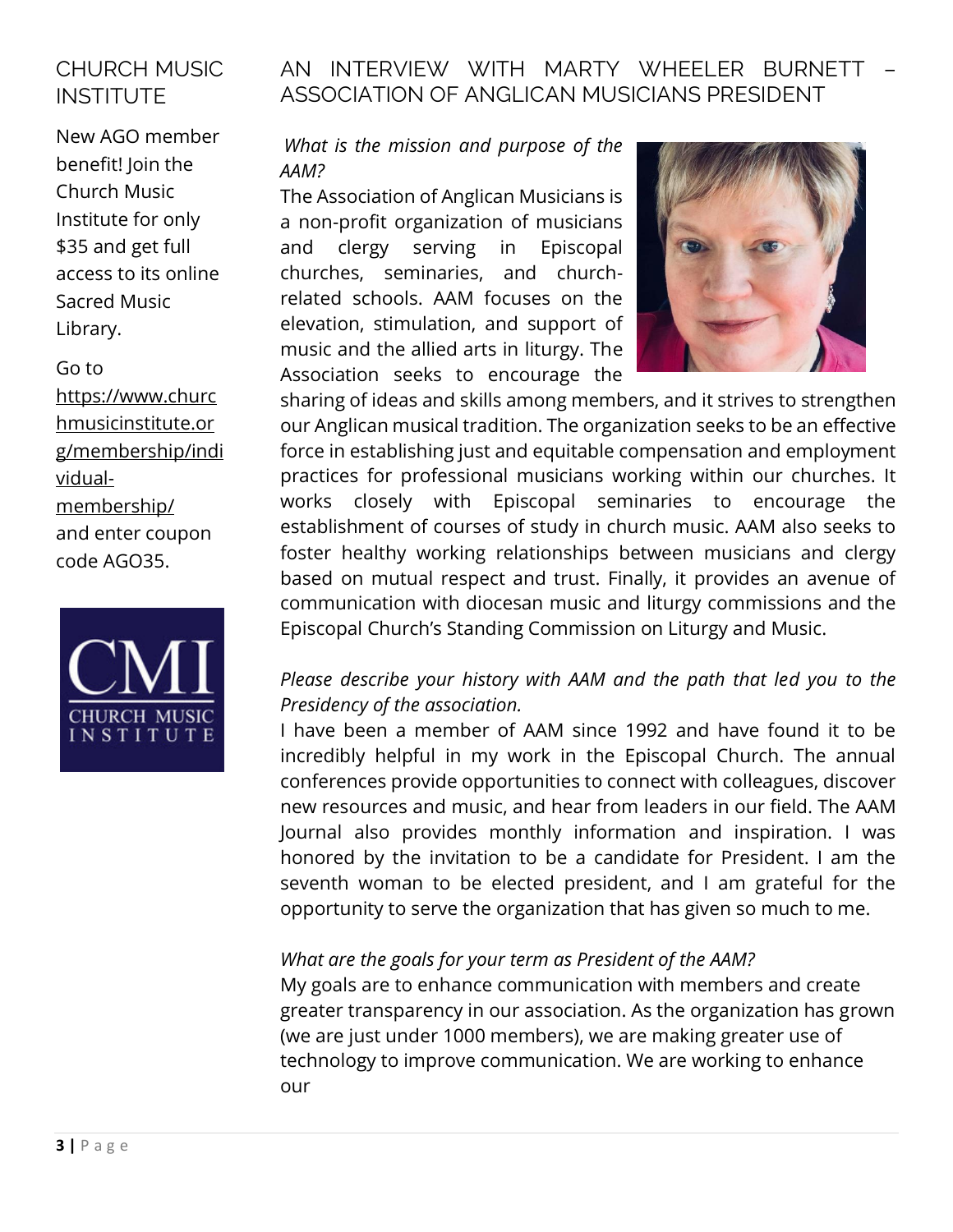## PAUL MANZ **HYMN** FESTIVAL

A Paul Manz Hymn Festival was held May 12, 2019, in Sioux Falls, South Dakota. David Cherwein, Paul Westermeyer and the Augustana College Choir led in honor of Manz's 100th birthday year.

To listen on Youtube search: [Paul Manz](https://www.youtube.com/watch?v=SZaKTgrqM5w) Hymn [Festival // May 12,](https://www.youtube.com/watch?v=SZaKTgrqM5w)  2019 - [YouTube](https://www.youtube.com/watch?v=SZaKTgrqM5w) o[r](https://www.youtube.com/watch?v=SZaKTgrqM5w) [https://www.youtu](https://www.youtube.com/watch?v=SZaKTgrqM5w) [be.com/watch?v=S](https://www.youtube.com/watch?v=SZaKTgrqM5w) [ZaKTgrqM5w](https://www.youtube.com/watch?v=SZaKTgrqM5w)

# facebook

Please like the Omaha Chapter Facebook page. Information is posted regularly! Our page name is: Omaha Chapter of the American Guild of Organists.

website, making more materials available online. We are using video conferencing for board meetings, which allows for shorter, more frequent meetings while reducing costs. Most of the work of AAM happens behind the scenes in committees. I'm working with every committee to establish a rotation of membership and insure that appointments reflect the diversity of our organization. By the end of my first year, we will have information on every committee posted on our website, accessible to all our members. We will devote an issue of the AAM Journal to governance, including an article about each committee. The Journal will also begin offering monthly updates by one of our committee chairs, discussing projects currently on that committee's agenda.

## *What do you see as the largest challenge facing the AAM?*

Our largest challenge is responding effectively to the growth of our organization. AAM continues to gain members. Our summer conference "sold out" this year for the first time in the Association's history. New organizational structures are being created to accommodate growth while maintaining the personal connections that are so important to our members.

## *Please share a highlight (or two) of the recent convention in Boston.*

Boston has a wealth of historic churches and organs, and we visited many of them! Two highlights for me were Choral Evensong at Church of the Advent and a Morning Prayer liturgy at the Old North Church (the "one if by land, two if by sea" church of Paul Revere) on July 4 featuring early American shape-note hymnody. We also had the opportunity to see the splendid fireworks over Boston Harbor that evening. Other high points were performances by the Boston Camerata and Lorelei, an outstanding women's vocal ensemble. This was followed by a reception for the women of AAM – the first in our organization's history. Women comprise approximately 25% of the AAM membership, and that number is growing steadily.

#### *Why should Windchest readers join AAM?*

AAM provides excellent resources for musicians working in Episcopal churches, and it offers unique opportunities for connections with colleagues. Due to the relatively small numbers of Episcopalians in Nebraska, we sometimes feel a sense of isolation in our work. AAM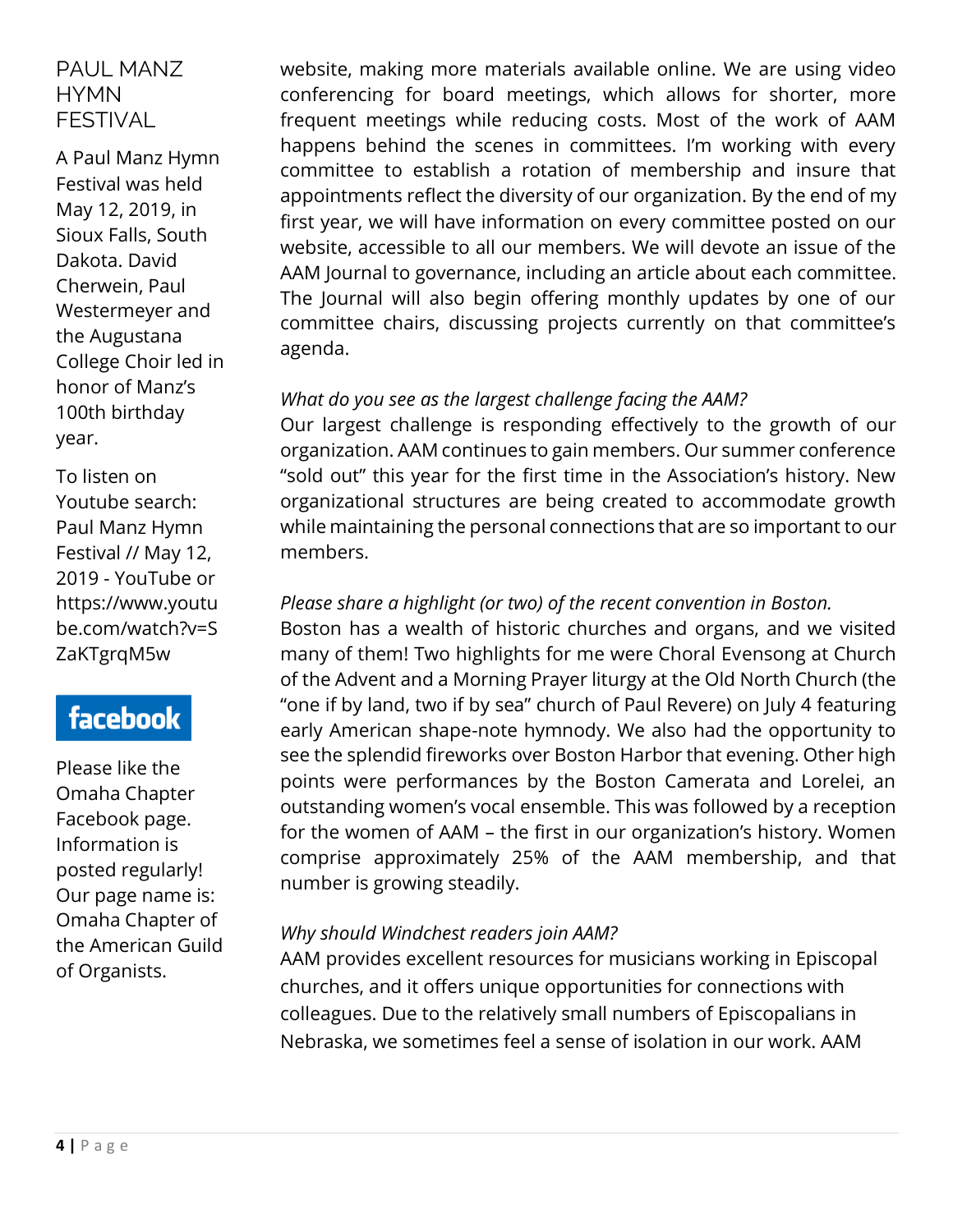# TIMOTHY POBANZ

Timothy Pobanz, a "Young Member" of Omaha AGO, has recently joined the staff at the Bedient Pipe Organ Company as an apprentice. A recent high school graduate, Timothy grew up in Sac City, Iowa, where he is the organist for a Lutheran Church. He also earned the Service Playing Certificate in the AGO this spring.

Congratulations to Timothy on his achievements and best wishes in his new position with Bedient Pipe Organ Company!

provides a connection with the larger church and an opportunity for continuing education. I would encourage Omaha AGO members to consider attending an AAM conference; the conferences are open to all. The 2020 Conference will be held in Richmond, Virginia next summer; learn more at http://richmond2020.anglicanmusicians.org

-Marty Wheeler Burnett!

## OMAHA AGO SEASON KICK-OFF EVENT

Mark your calendars! The Kick-off event for the Omaha AGO chapter is Sunday, September 8, 5:00-7:00 p.m. The event will be at Dr. Christensen's home, 170 Nicholas Street, Council Bluffs. Parking is available in the parking lot of St. Paul's Lutheran Church, 239 Frank Street.

Dr. Christensen is hosting a catered out-door dinner party for members and guests. We will welcome Dr. Karen Black, North Central Regional Councilor, who will offer a motivational presentation regarding the significant influence and programming of the American Guild of Organists. The 2019-2020 Omaha AGO season will be announced (our incoming Sub-dean, Dirk Lindner, has planned an attractive season for us). Two AGO members who earned their SPC (Service Playing Certificate) this past season, Zachary Zieschang and Timothy Pobanz will receive their framed certificates, and the KVNO "Classical Kid of the Month" an organist, Thomas Koch, will receive his framed award as well.

Dr. Christensen is asking for an RSVP from everyone planning to attend the seated, catered dinner party he is hosting. RSVP to: drigordonchristensen@gmail.com by Tuesday, September 3. Please and thank you!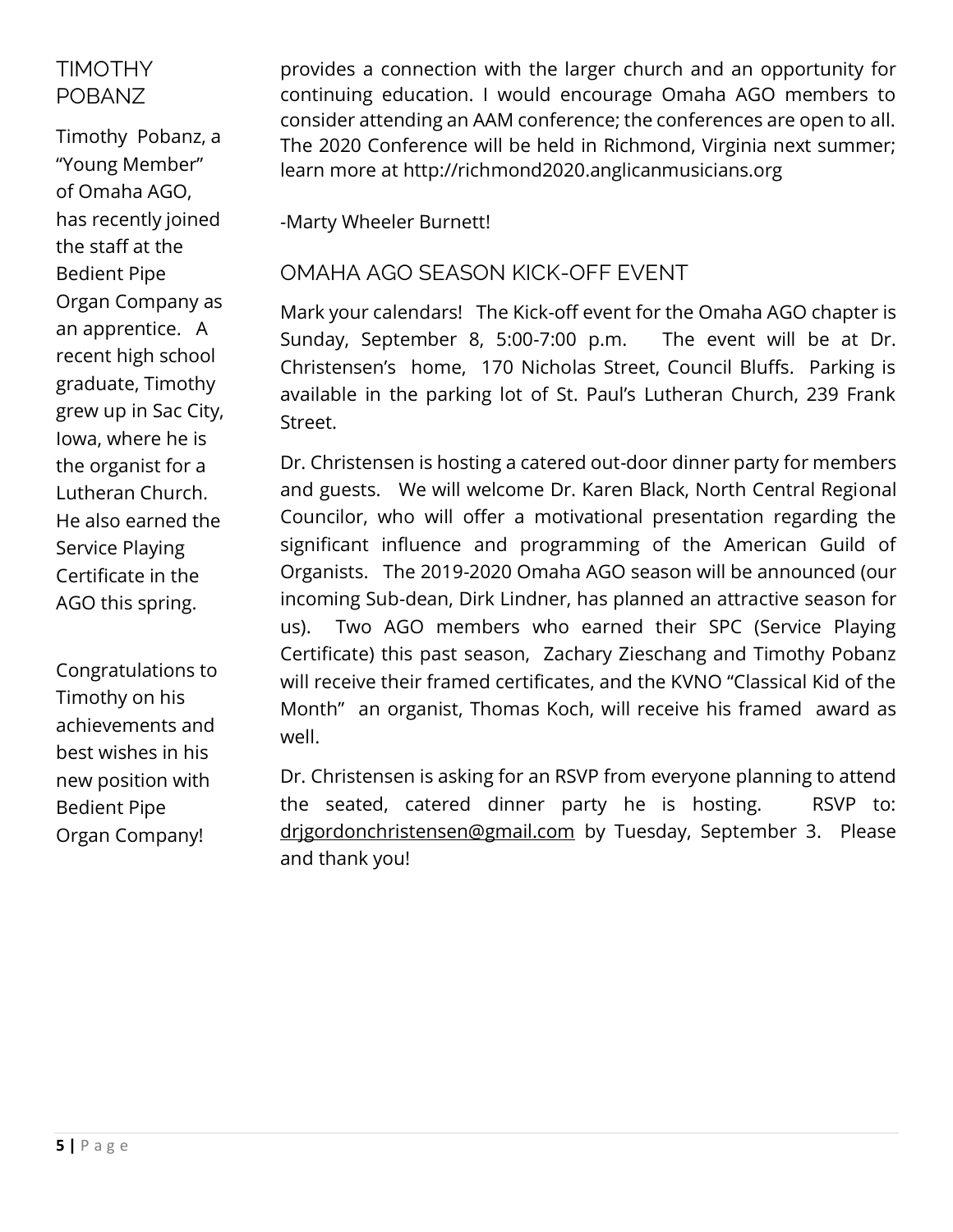## **CATHEDRAL** ARTS PROJECT 2019-2020 **SERIES**

Please visit the Cathedral Arts Project website to view the season offering for the 2019-2020 season. Scroll down on the homepage to view the schedule.

[https://www.cathe](https://www.cathedralartsproject.org/) [dralartsproject.org](https://www.cathedralartsproject.org/)

# THE **WINDCHEST**

The *Windchest* editor is Jeff Hoffman. Please send content suggestions and information to Jeff at [omahaago@gmail.](mailto:omahaago@gmail.com) [com](mailto:omahaago@gmail.com) by the 25th of each month. *The Windchest* will be published on or before the first of each month.

# A NEW HOME FOR AN OMAHA ORGAN

A deadline was approaching. At the end of April the former sanctuary of Countryside Community Church would change ownership. The new owner had no use for the thirty rank Reuter organ. If nothing were to happen, thirty ranks of Reuter organ pipes would end up in the landfill. Desperately a message went out through our AGO channels for anyone to claim the organ.

The new Kantor at Zion Lutheran Church, Omaha AGO member Zachary Zieschang, jumped at the opportunity. Zion was just beginning a sanctuary renovation project. The existing small organ at Zion needed some work. Miraculously, the powers that be both at Zion Lutheran Church and Countryside Community Church gave a go-ahead at least to dissemble the organ and crate the organ pipes

With less than a week to get the job done and with the help of a day's worth of service from Bedient in Lincoln and a crew of Zion volunteers, approximately 1800 pipes were removed from the chamber and crated in three days' time. After a quick approval from a congregational meeting at Zion, the crated pipes along with the console were removed and put in temporary storage. Additionally, most of the magnets from the chests were removed and saved.

They are not awaiting a rebuilding of the organ and new installation at Zion Lutheran Church, 144<sup>th</sup> and Ida. An organ committee is now considering how best to refigure the instrument for installation at Zion and how to incorporate this instrument into Zion's sanctuary renovation.

Special thanks go to two Omaha AGO members, Diane Hill, former organist at Countryside Community Church and the Rev. Stephen Bartelt, a member at Zion for working behind the scenes to make this "salvation" of a significant organ possible.

Zion is anticipating the completion of the installation to be at least two years down the road. But when completed,, Kantor Zieschang intends to invite the community to join in hearing this organ sound again in its new surroundings.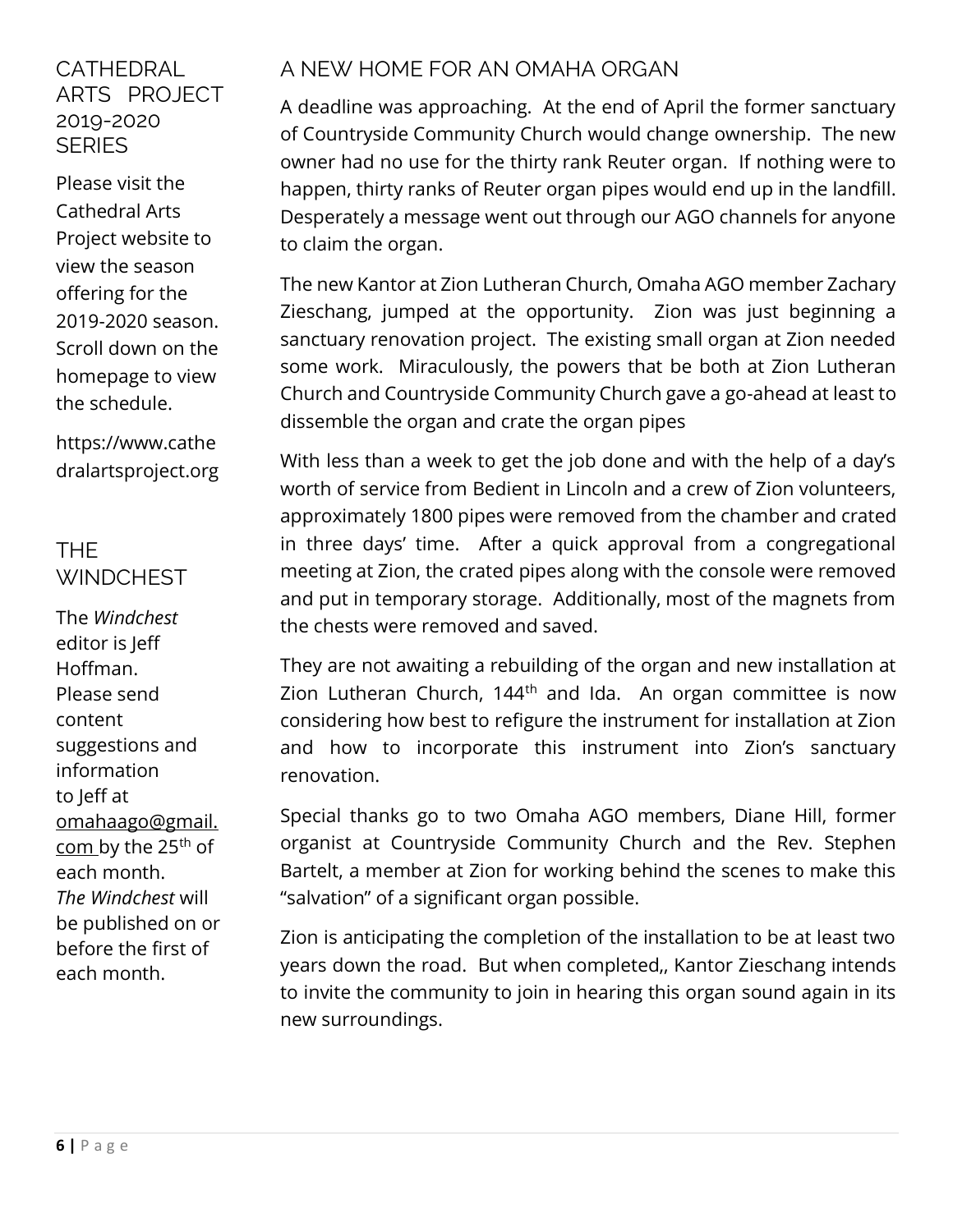OMAHA **CHAPTER** EXEUTIVE **COMMITTEE MEETING** JULY **HIGHLIGHTS** 

**Discussion** regarding the 2019-2020 program schedule continued. Dirk Lindner, Sub-Dean, is working to complete the schedule to be presented at the September chapter meeting.

The poll requesting support of hosting a POE in 2021 of the Omaha Chapter Membership was decidedly in favor. The application will be submitted in the near future.

# AGO ACHIEVEMENT AWARDS

The National Certification committee, with Jonathan Hall as a contact person, has invited the Omaha AGO chapter to be one of at least four chapters to develop a "test run" on a program titled AGO ACHEIVEMENT AWARDS. Participating chapters are asked to implement the program, offering feed-back, suggestions, and input as the program is developed for use throughout the AGO.

The executive board approved the chapter's participation in this pilot project at the July monthly meeting.

The AGO ACHIEVEMENT AWARDS program has developed an articulate purpose statement which reads: "The AGO Achievement Awards are designed to assist and encourage early-level organists as they improve their skills. A mentor from the chapter volunteers his/her time and energy throughout the process—from planning through completion. The candidate, who must be a chapter member, prepares the requirements independently or with the help of the mentor, a teacher, chapter member, or friend. He/she may then complete the requirements at any time during one or more appointments with the mentor. This process provides a simple way for the chapter to involve new organists in chapter activity, and to encourage them to continue their education through AGO certification.

Detailed lesson plans, tests and resources are included in the proposal, as well as detailed instructions for implementation of the project. The five lesson topics are: the organ console, harmony I, registration, manual and pedal technique, and transposition.

Those successfully completing the course are issued a certificate verifying successful completion of the AGO ACHEIVEMENT AWARDS certification. There is no cost to the candidate; mentors are to donate their time.

What is needed to implement this worth-while course? The key first is the need to identify mentors. National suggests only one—Omaha, with a membership that covers are radius of more than 100 miles, needs more than one mentor. National provides guidelines for mentors, lesson plans, evaluation agenda and test forms.

Questions? Please ask them. Contact Dr. Christensen at: drjgordonchristensen@gmail. com.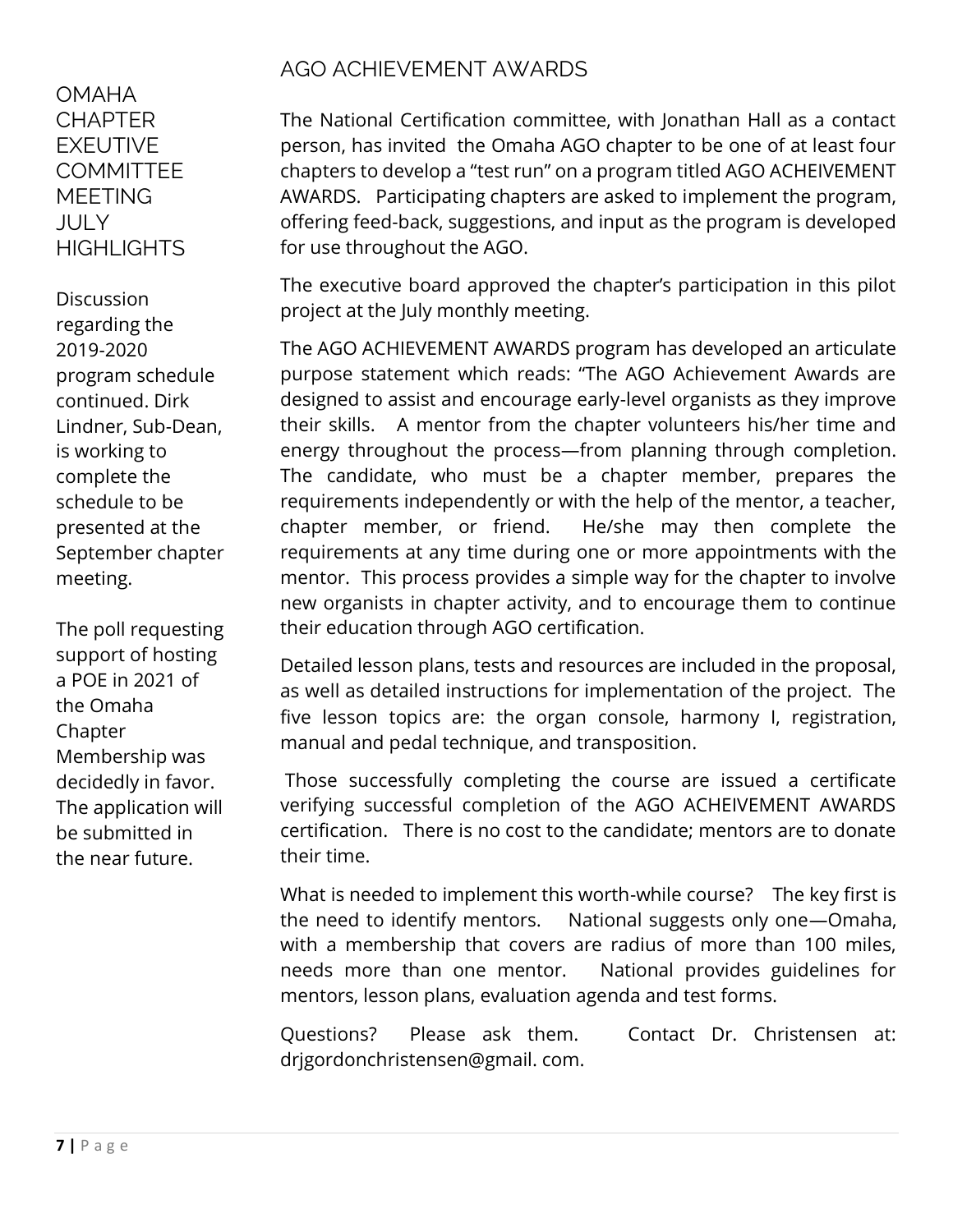#### **Darrow Pipe Organ**

721 Pearl Street Onawa, Iowa Phone: 712-251-4101 712-490-5669 712-252-1804 darrowpipeorgan.com darrowpipe@aol.com New Instruments, Restorations, Tuning & Service

#### **Pipe Organist**

Church Services, Weddings, Funerals Claire Rae Roehrkasse Eason Colleague of American Guild of Organists Cell: 402-720-5305 claireason@gmail.com 956 Hwy 30 North Bend, Ne. 68649 Answering Machine: (Home) 402-652-3366

#### **Keyboard Kastle**

Gregory A. Johnson, Manager Allen Organ 7031 Dodge Street, Omaha, Ne. 68132 Ofc: 402-593-9400 Cell: 402-7191923 Ofc: 1-800-642-1271 Fax: 402-593-1104 Email: gj1814@earthlink.com keyboardkastle.com www.allenorgan.com

#### **Church Organs of Nebraska**

2600 North 48th St. Lincoln, Ne. 68504 Gerald Oehring 402-437-7126 churchorgansofnebras ka.com Rogers Instrument Corporation

# SING YOUR FAITH - REFRESH YOUR SPIRIT

The dates for the 2020 choral and spiritual retreat in the heartland, "Sing Your Faith" are set. Please mark your calendars now and plan to attend.

A review of the 2019 event will be included in the September *WIndchest.* 



## SUMMER SING

Summer Sing was a huge success! Omaha AGO members Gina Simpson and Jeff Hoffman attended the Wednesday evening event in Lincoln and Marty Wheeler Burnett and Jeff Hoffman attended the Thursday evening event at Trinity Episcopal Cathedral. After a brief rehearsal, those assembled performed Mozart's *Requiem* for themselves!

Tom Trenney led the rehearsals and conducted the performance from the organ consoles. Tom's sensitive playing and beautiful registrations inspired great singing of this beloved text.

Thank you, Marty Wheeler Burnett, for hosting in Omaha!